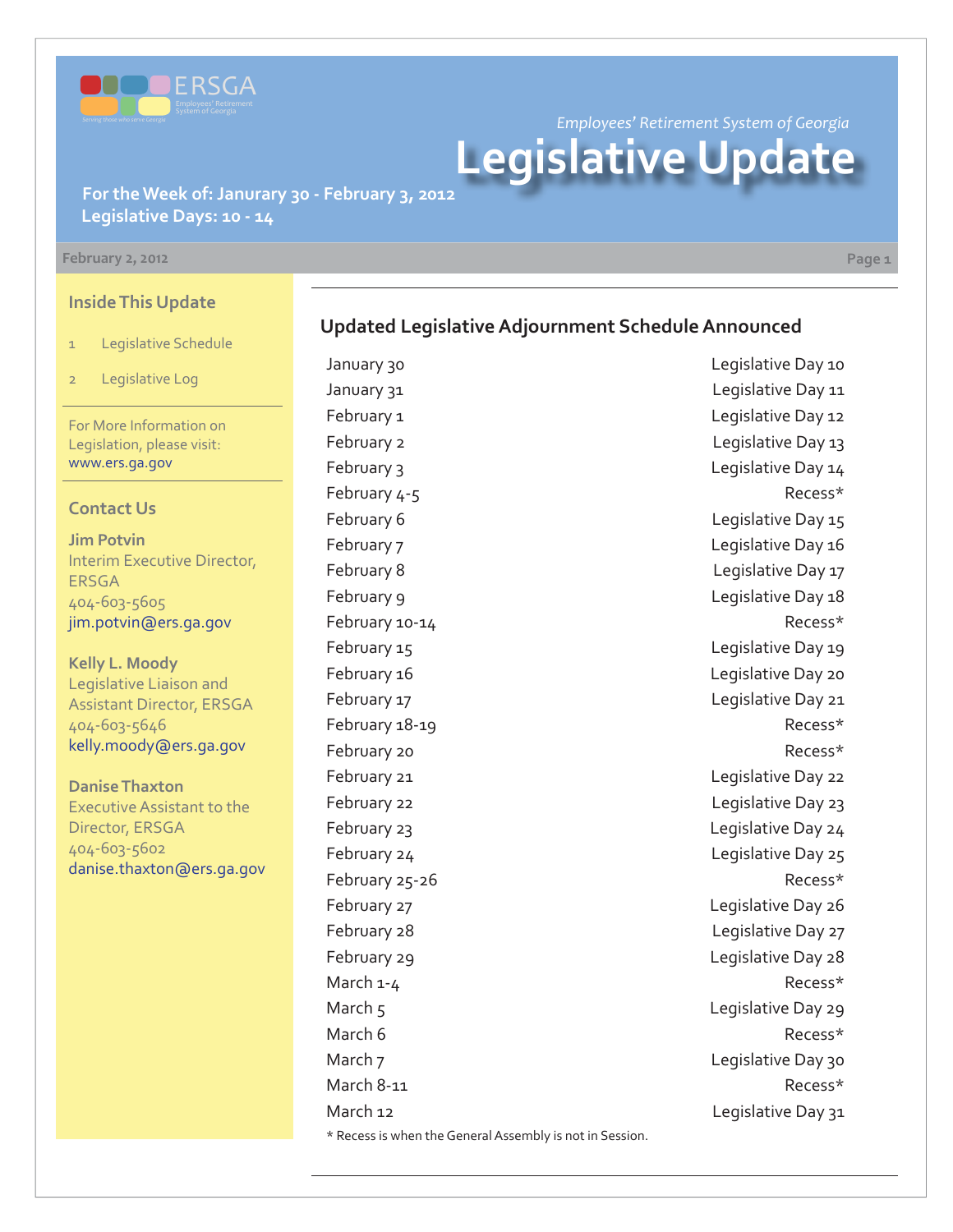## *Legislative Log*

#### **Monday, January 30, 2012**

No action was taken on Retirement Bills today.

#### **Tuesday, January 31, 2012**

### **[HB 542 - Employees' Retirement System of Georgia; transfer service credit; provide](http://www.legis.ga.gov/legislation/en-US/Display/20112012/HB/542)**

This bill allows a member of the Employees' Retirement System of Georgia (ERS) who was previously an active member of the Judicial Retirement System (JRS) to transfer JRS service to ERS by December 31, 2012.

If a member has withdrawn his/her employee contributions from JRS, the member must provide notice to the Board of Trustees requesting a transfer to ERS. At that time, the member must pay the Board the total of such contributions, with regular interest thereon, and employee and employer contributions from JRS will be transferred to ERS.

**HB 542 received a DO PASS from the House Rules Committee and was placed on the House Debate calendar for 2/1/12.**

### **[HB 805 - State Personnel Administration; abolition; make conforming amendments and correct](http://www.legis.ga.gov/legislation/en-US/Display/20112012/HB/805) references**

This bill removes references to the State Personnel Administration throughout Title 47 and provides for the transfer of certain functions to the Department of Administrative Services.

**HB 805 was reassigned to the House Governmental Aff airs Committee by the full House of Representatives.**

#### **Wednesday, February 1, 2012**

#### **[HB 542 - Employees' Retirement System of Georgia; transfer service credit; provide](http://www.legis.ga.gov/legislation/en-US/Display/20112012/HB/542)**

This bill allows a member of the Employees' Retirement System of Georgia (ERS) who was previously an active member of the Judicial Retirement System (JRS) to transfer JRS service to ERS by December 31, 2012.

If a member has withdrawn his/her employee contributions from JRS, the member must provide notice to the Board of Trustees requesting a transfer to ERS. At that time, the member must pay the Board the total of such contributions, with regular interest thereon, and employee and employer contributions from JRS will be transferred to ERS.

#### **HB 542 received a DO PASS by Committee Substitute from the full House of Representatives by a vote of 160-1.**